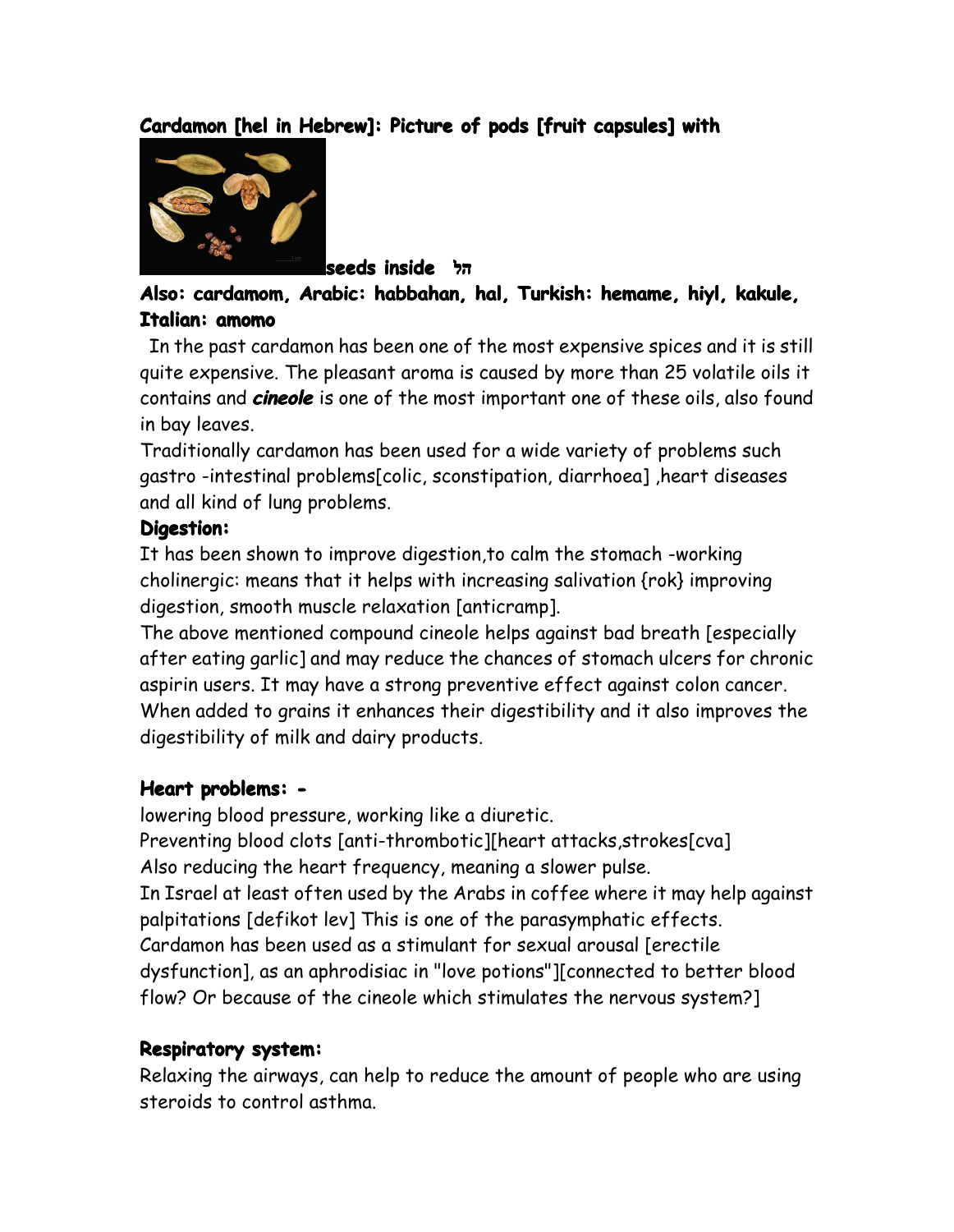Significant effect in acute sinusitis.

The best cardamon seems to come from southern India . It is widely used in the Indian kitchen [masala!] and also in the coking of the Arabic nations, Marocco and Iran.

As said above Arabs serve cardamon coffee [they may pu<sup>t</sup> <sup>a</sup> cardamon pod in the narrow [nose] of the coffeepot and then pour the coffee.

In Scandinavian countries cardamon is used to flavour cakes etc.

Some Western "scientific " herbal sites claim: There is insufficient reliable information available about the effectiveness of cardamom. Yes: there is also not enough reliable information about the Creation...........only the Torah claims so!! And thousand years of traditional use of cardamon .....and research that the best American sites have not seen or does not fit them.

# *What to buy?*

Don't buy ground cardamon [it easily loses its flavours]

Buy the pods which should preferably not be split at the corners [loss of volatile oils]

Buy the smaller pods with <sup>a</sup> greenish to yellow-gray colour.

When needed, remove the outer covering of the pod [the fruit capsule], and grind the seeds if you wish.

Look for the smaller seeds, which are the best.

The seeds lose their flavour also more easily than the whole pods.

Intact cardamon seeds will keepfor 2 years in an airtight container.

If <sup>a</sup> recipe asks for using bruised cardamon pods, then bruise the pod under <sup>a</sup> big knife [just like you crush garlic]? After cooking, remove the pods but but not the seeds.

If you want to use it in coffee [and don't want to use it in the traditional Arabic way then crush one pod and use that for 2 cups of coffee.

You can use cardamon of course in all kinds of other recipes [go to the Internet]

For example: use one or two bruised cardamon pods in the water of rice you are cooking.

Add <sup>a</sup> half teaspoon of freshly ground cardamon to gingerbrsead or chocolate cake.

Rub cardamon on lamb's meat before roasting.

Add cardamon to sweet fruit deserts.